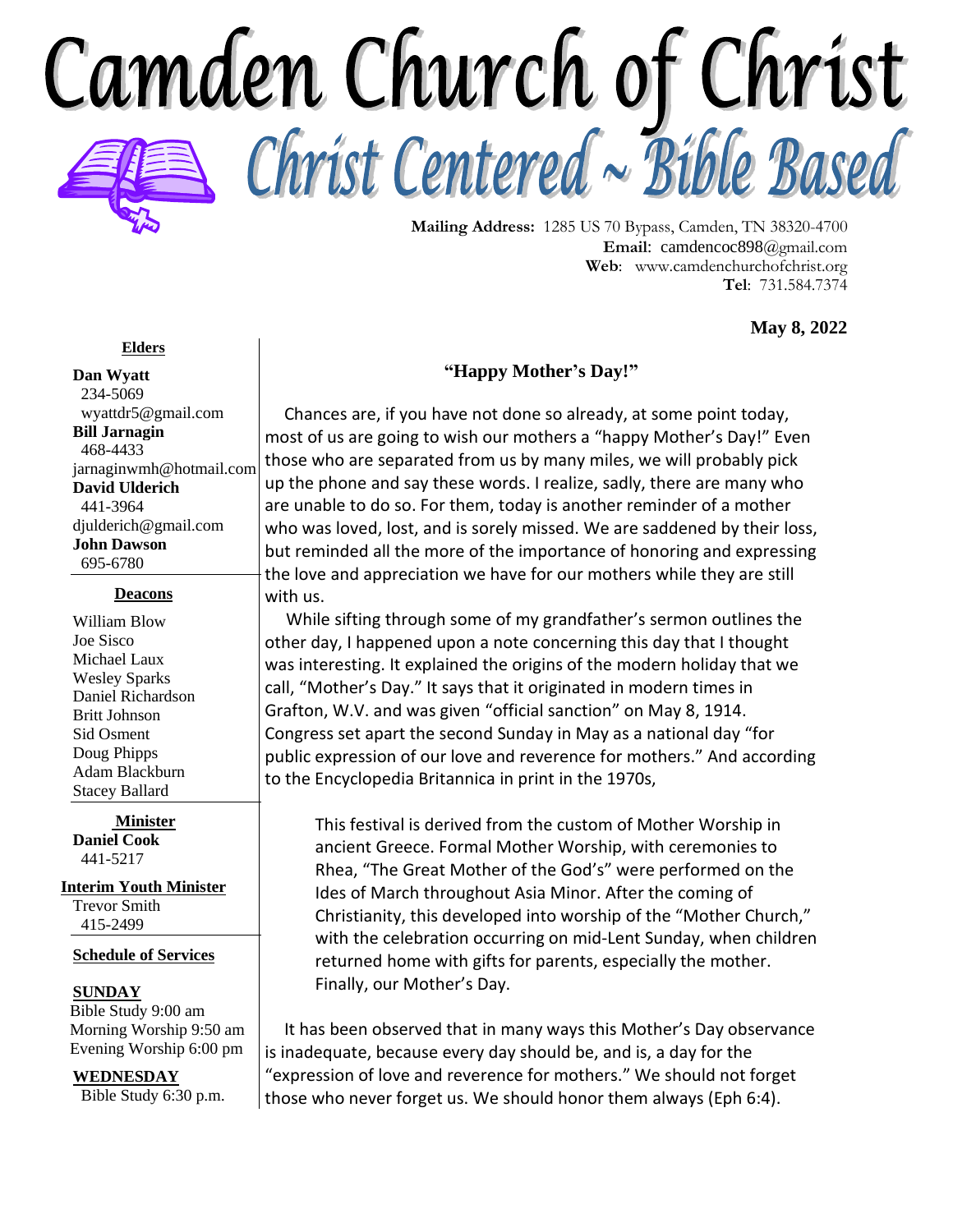A WARM WELCOME TO OUR GUESTS. Please fill out a white visitor card found in the back of the pew in front of you, including your mailing address and email address, and drop it in the collection plate on your way out. We are so glad we can worship together today. 

**Friends and Family Day** – We will be having our Friends and Family Day with Bill Watkins (who works with the Crieve Hall congregation near Nashville) on July 31.

Placing Membership - David and Teresa Carney have been a part of our church family here at Camden for quite a while, even though they moved away for a few years. He has even served as a deacon here in the past. They have now moved back to our community and have expressed their desire to place membership with us again. We are glad to have them back.

**Lads to Leaders** – Awards and recognition will be given to our young people who participated in Lads to Leaders last year after the evening worship service on May  $15<sup>th</sup>$ . 

**Communion Bags** – We are requesting your help with preparing the communion bags for Sunday mornings in leu of preparing communion trays. A sign-up sheet has been placed on the bulletin board for this. 

**Second Harvest Food Bank** – Help is needed sorting food on the second and fourth Saturdays of the month, from 9 to 11 a.m. This is for ages 6 and up. Let Stacey Ballard know if you can help, and he can give you more details.

**Mowing**  $- A$  sign-up sheet for mowing has been placed on the bulletin board for anyone who would like to help with that. This could change, but for right now, we need help with both the zero turn and tractor.

**Guest Speaker** – Shane Riddle and his family will be joining us again here at Camden on Sunday, May 22<sup>nd</sup>. He is being considered for the youth minister position and will be preaching that morning. 

Ladies Fellowship with a Purpose - Ladies fellowship with a Purpose will be meeting every 1<sup>st</sup> and 3<sup>rd</sup> Monday of each month at 5:30 p.m.

**Area-Wide Cook-Out** – We will be having an area-wide cook-out at the barn with area congregations May 14<sup>th</sup> at 12 p.m. All area congregations and friends are welcome to join us. There is a sign-up sheet on the bulletin board for things that we need. **Note:** A list of area-wide events has been posted on the bulletin board and will be updated periodically.

#### **Please Continue to Pray for:**

Robert Blackstock (a friend of Greg **Cancer:** Matlock), George Smith (brother of Brenda Travis), Bryant Allen (Michelle Ballard's brother), Loman Ballard (Stacy's father), Faylene Marvin (Cecil Bates'sister), Eddie Breeden (a member of the Hustburg church of Christ) Shane Karney (grandson of Kathy Butler), Paula Cox (a teacher at Briarwood), Janet Holland (friend of Rebecca Whitfield), Myrt McLarty, Becky Orr (John Taylor's aunt), Triston Frye, Alex (the son of Ron Reiter, a friend of Ross Cole), Judy Kennon (Renee Crossett's stepmother). Steve Cannady (a local nurse practitioner). Mark DeBruce (Glenda Sparks' brother-in-law), Doug Utley (Anita Boyd's son), Millette Florence (Emory's sister-in-law), Maelinda Varneke (the wife of Michael Varneke, who does our fire extinguishers and is a member of the church), Meg Day (Heidi Laux's sister), Kari McDaniel (a friend of Megan Todd), Frank and Terry (Barbara Thompson's brothers).

Others: Luke Crossett, Susie Brackins, Tracy Tolley, Linda Hams, Tammy DeBruce, Lynn White, Vickie Cox, Ann Dinkins (Angela Hick's mom), Johnny (Susie Brackins' brother), David Taylor, Larry Fisher (Jana Ulderich's step-father), Walter Bryant (a friend of Ross Cole), Tommy Hams (the brother-in-law of Greg Matlock), Beau Griffin, Chesney Bell, Russell Holmes, Aaron Roberts (a friend of Garrett Todd and Shawn McDowell), Donnie Cuthbertson (a friend of Ross Cole), Jeff Homan (a nephew of Emma and John Dawson), Brian Melton (a friend of John and Cindy Lumpkin), Thomas Little (a friend's grandson of Wanda Horner and Marge Phillips), Mildred Hedge (J.C. Hedge's widow), Janice and Billy Watkins, Brenda Travis, Rita Kelly, Lainey and Levi Chisholm, Brett Wyatt (a nephew of Penny's niece), Lynn McKee (a friend's mother of Nicole Blackburn), Vickie Hudgins (Mike Wilson's sister), Debra Bates, Madison French (Wanda Malin's niece), Sharon Oros (Debra Bates' cousin), Anthony Herbison (Greg Matlock's stepson), Diana Berdy (Debra Bates' mother), Fiscus Nicole (a friend of Kermit Peck), Jerry Kelley, Terry Larkins, Virgie Heintz, Wanda Horner, DeeDee Ellis (a friend of Tonya Robinson), Rita Kelley, Bob Farmer, Dorothy Laux, Mary Margaret Ulderich, Eddie (a friend of Tom Ulderich), Juana Chavez (Karla Cook's mom), Christopher Jordan (the child of a friend of Brian and Heather Larkins), Tony Matlock, Donna Grimes, Frances Layman (Sid Osment's great aunt), and Anna Sue Curtis.

**Sympathy:** To the family of Lattie Bawcum (John Ivey's great aunt).

Military: Mallory Pratt Triplett, US Marine Corp; Joshua Melton, US Marine Corp; Austin Riley, US Navy; Hunter Sparks, US Airforce.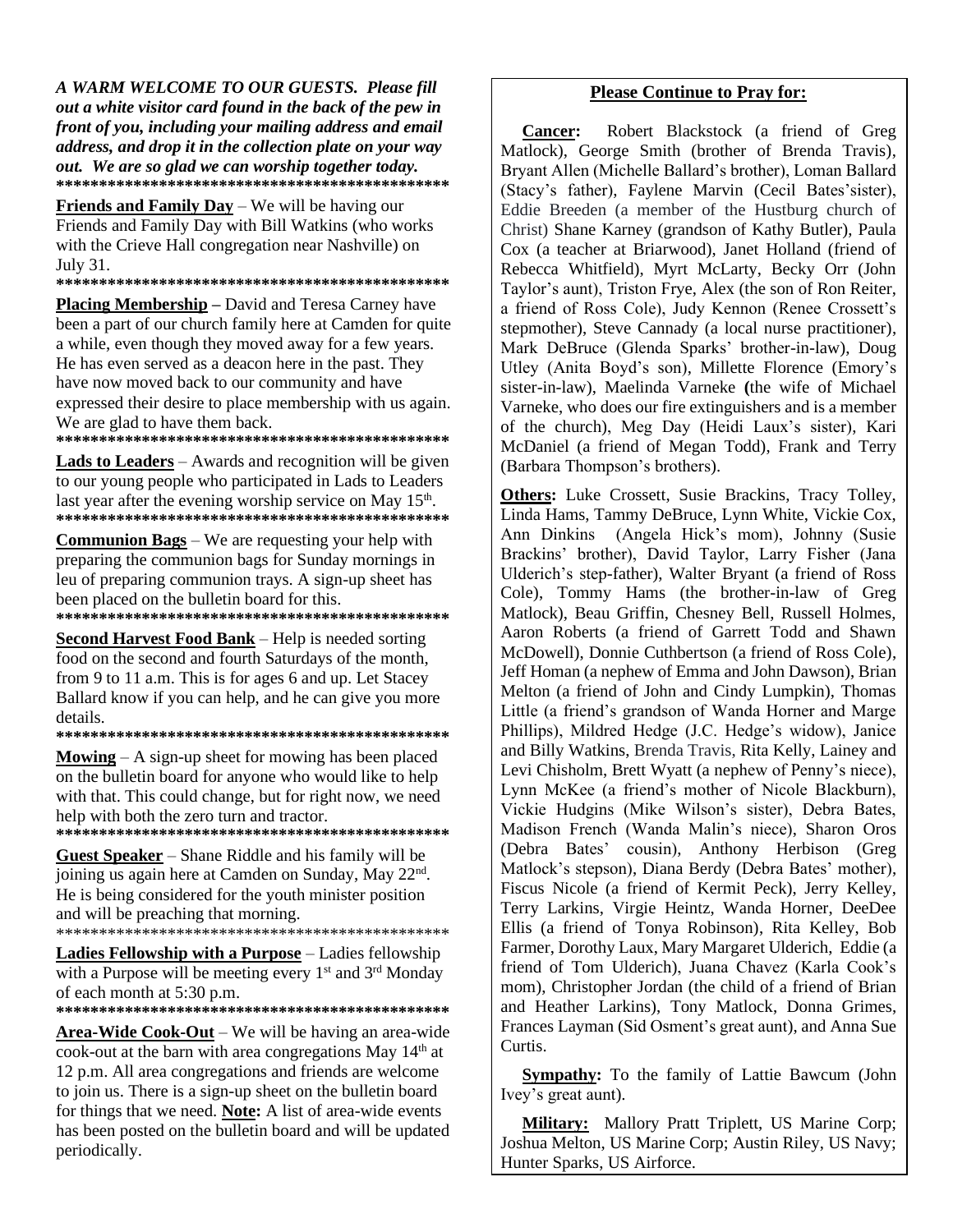## Special Donations

- Given to the building fund in memory of **Nell Blackburn** & **Phyllis Wilkinson** by m/m Johnny Lumpkin.
- Given to the building fund in memory of **Susan Phipps** by m/m George P. Sugars.
- Given to the building fund in memory of **Phyllis Wilkinson** by Charletta Ragsdale.
- Given to the building fund in memory of **Phyllis Wilkinson** by m/m Bill Jarnagin.
- Given to the building fund in memory of **Susan Phipps** by m/m I. A. Roberts.
- Given to the building fund in memory of **Eddie Curtis** by Anita Boyd.

*Our caring remembrances are gratefully appreciated by the families and by the church.*

## **Recent Prayer Requests**

- Let's please remember **the people of Ukraine** in our prayers. If anyone would like to send aid for them, there is an address on the bulletin board where that can be sent.
- **Jim Curry** is under Hospice care in Hohenwald.
- **Meg Day**, Heidi Laux's sister, is doing well and halfway through her radiation treatments (only 3 weeks left to go). Everyone' prayers are appreciated. Her address is on the bulletin board.
- **Scarlett Barber**, Alayna Ulderich's niece, is a newborn who had seizures as a result of excess bleeding in her head outside the skull. She has some brain damage, but the extent is unknown until she sees a neurologist.
- **Lorie Link**, Karen Lynch's sister, has suffered a set back with her knee she had surgery on. She may have tried to do too much too soon.
- **Gail Carmen**, also a sister of Karen Lynch, will be having surgery May 23<sup>rd</sup>.
- **Doug Utley** needs special prayers. He is not reacting well to his immune therapy.
- **Brenda Travis** is having some health issues.
- **Nannette Jarrett,** Desmond and Dorothy's daughter, is in Jackson-Madison County General Hospital with a lot of health issues.
- We regret to announce that **Kenneth Hatley**, Lisa Richardson and Rhonda Ashby's uncle, passed.

• We have been requested to add **Kadence Clark** to our prayer list. He is a 15-year-old student at Creekwood High School. He was diagnosed with T Cell Leukemia this past week.

### **FROM THE ELDERS**

*The elders welcome all newcomers. If you would like to be identified as a member here or if you have not had the opportunity to meet the eldership, we would like to meet with you briefly to introduce ourselves and to explain our position on certain issues and matters of doctrine*

# **FOR THE RECORD**

*Week of May 1, 2022*

| 96  |
|-----|
| 153 |
| 88  |
| 93  |
|     |

## **NEXT WEEK May 15, 2022**

### SERVE THE LORD WITH GLADNESS

**Morning Prayers Evening Prayers** Jim Holder Dan Wyatt Joe Sisco Wesley Sparks

| The Lord's Table         | Geoffery Kee                                  |
|--------------------------|-----------------------------------------------|
| <b>Scripture Readers</b> | Cameron Ballard (a.m.)<br>Aiden Hardin (p.m.) |
| <b>Evening Communion</b> | <b>Stacy Ballard</b>                          |

\_\_\_\_\_\_\_\_\_\_\_\_\_\_\_\_\_\_\_\_\_\_ *If unable to serve, please tell William Blow.*

### **Please Remember Our Shut-ins**

Mary Edwards, Ray and Joyce Frazee, Kathy Butler, Dorothy Laux, Dorothy Chappell, Sue Bell, Janice White, Virgie Heintz, Jimmy and Evelyn Johnson, Frank and Marge Phillips, Jean Bogle, and Wanda Horner.

*"Pure and undefiled religion before God and the Father is this: to visit orphans and widows in their trouble, and to keep oneself unspotted from the world." (Jas 1:27)*